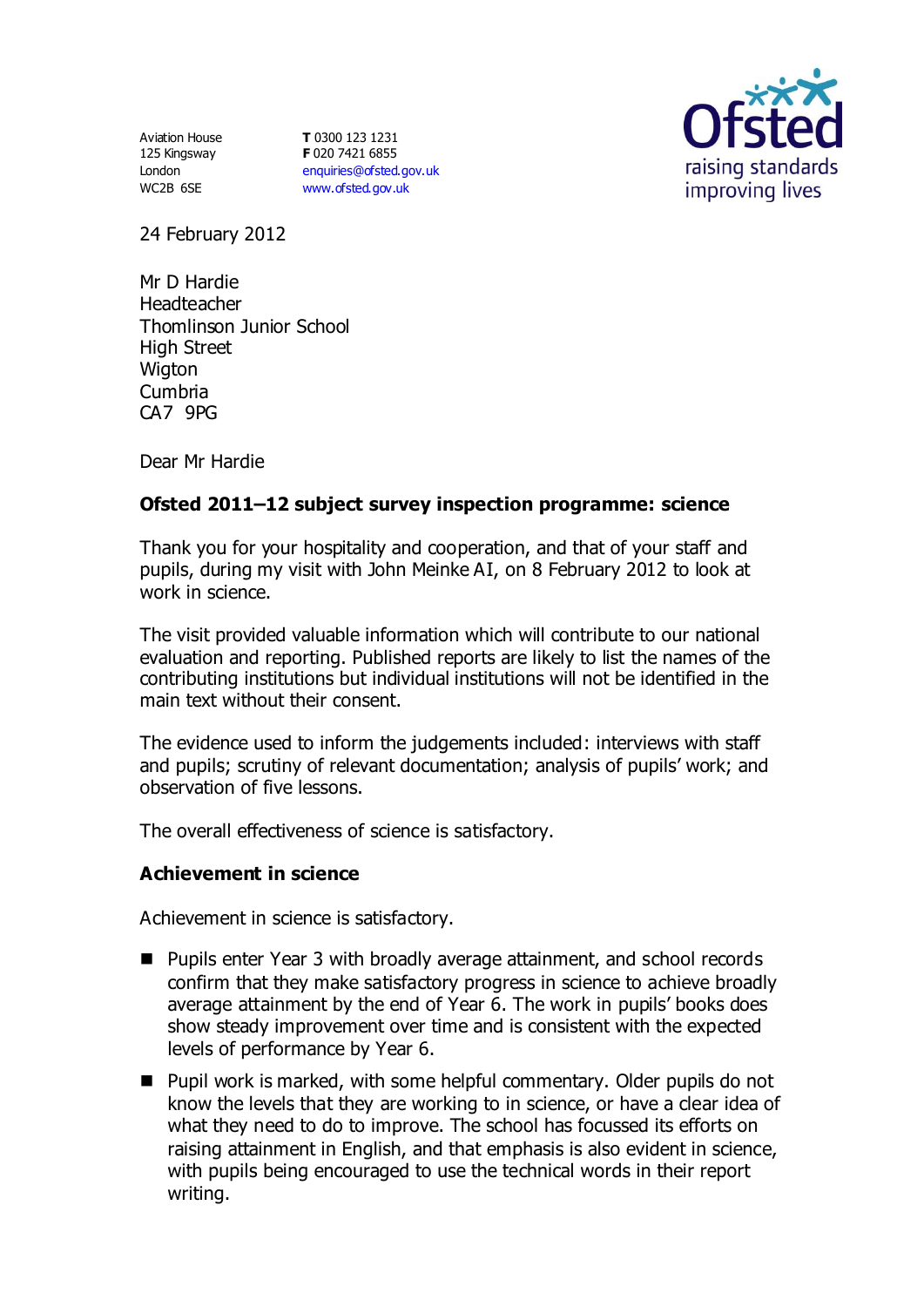**Pupils enjoy science, and recognise the opportunities to study the outdoor** environment that arise through the schools 'adventure learning' project. They could recount enjoyable science experiments. They do not receive regular science homework.

### **Quality of teaching in science**

The quality of teaching in science is satisfactory.

- Well-planned lessons take account of pupils' prior learning, particularly so in Years 3 and 4. Scrutiny of work shows pupils tackling the main content from different starting points.
- Most lessons began briskly, with little time lost though classroom organisation or teacher discourse. Sometimes, teachers missed opportunities to extend the learning of pupils who had already grasped the main idea.
- $\blacksquare$  In the best examples seen, the activities for pupils were accurately pitched at just the right level to challenge each pupil, and retain their interest. However, in some cases, the task was too difficult, requiring the teacher to intervene with more support. Some investigations proved too complex for pupils to get scientifically useful results to support the hypothesis. This resulted in pupils not always achieving the planned learning outcome by themselves.
- Teachers try hard to relate the science activity to current events in the news, or use the local environment as source materials, and work well with a local plastics manufacturer.

# **Quality of the curriculum in science**

The quality of the curriculum in science is satisfactory.

- Good opportunities are in place for pupils to appreciate the application of scientific ideas through various 'adventure learning' activities, which would serve as a good stimulus for extended writing about science.
- **Practical resources are sufficient to meet the teaching demands, and kept** under regular review by the science coordinator. These are supplemented by a range of trips, such as a residential trip to London and its museums, that give pupils additional access to science activities.
- Opportunities for pupils to extend their learning through independent study and research beyond the classroom, for example through homework, are limited.
- Some activities are not well matched to pupil learning needs, although are based on potentially good ideas in terms of using topical news items or examples from the local environment.